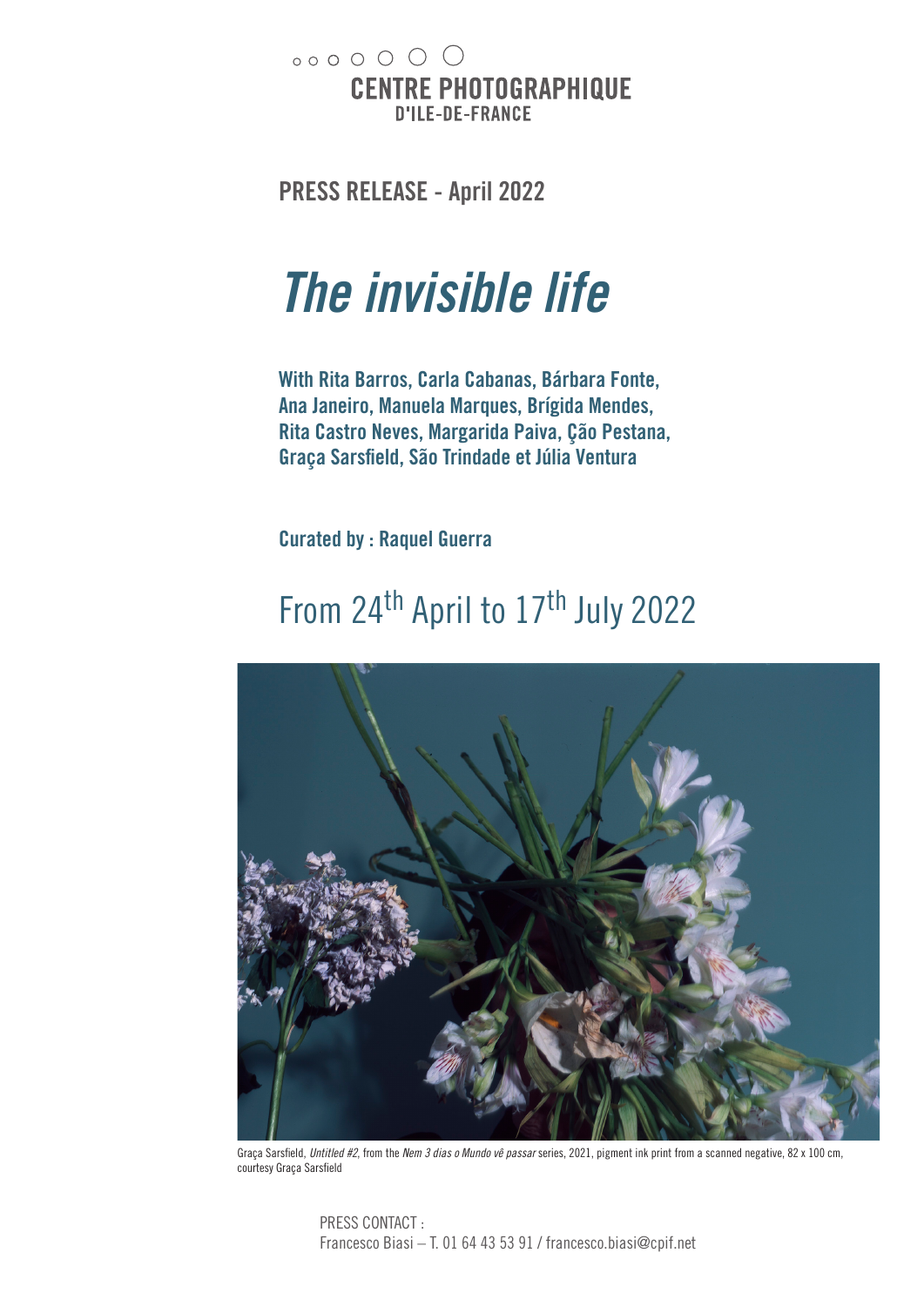—

## **THE EXHIBITION PROJECT**

#### **• Press conference Friday 22nd April from 11 am**

Press conference in the presence of the artists and the curator. Free shuttle from Paris (Place de la Bastille).

Reservation required. Please contact Francesco Biasi : 01 64 43 53 91 francesco.biasi@cpif.net

#### **• Vernissage**

#### **Saturday 23nd April at 3 pm**

#### **Events in the presence of the artists and curator :**

3 - 4 pm : Inauguration

4 - 5 pm : Performance by **Ana Janeiro**

5 - 6.30 pm : Panel discussion with the artists and curator

Free shuttle from Paris (Place de la Bastille). Reservation required.

**In the last decades of the 20th century, gender studies mainly focused on artistic practices and theories imagined and created by women. Numerous women authors and artists studied in depth and developed on questions that established their intentions and reflected their beliefs. However their body of work, ideas and thoughts are still not widely known.**

**In this context - and curious about the Portuguese scene - the CPIF invited Raquel Guerra\* to consider the question. The resulting exhibition,** *The Invisible Life* **(whose title was inspired by "The Invisible Life of Euridice Gusmao" by Brazilian author Martha Batalha) presents the work of twelve Portuguese women artists from different generations who use photography in their practice and work with images in the widest sense of the term.**

*Eva deixa de ser costela* (Eva stops being a rib)\*\*

Invisibility is an artificial construct. Let's consider that our understanding of reality is situated somewhere between what we can observe and the set of values that mean something is actually visible. As such, it is clear that invisibility results from the non-recognition of one person by another for cultural reasons. Contrary to blindness, invisibility is not a physical affliction.

In a contemporary society that is characterised by an insatiable appetite for all things visual, being invisible tends to mean one is insignificant or non-existent. Invisibility either results from a deliberate and conscious decision, or from a subconscious action that is the result of a deeply rooted, structural and almost universally accepted social construction. Contemporary society perpetuates a model of female invisibility. More often than not, it falls to women to adopt a role in relation with their supposedly "natural qualities". Confronted with an essentially masculine model of action, power and strength, women are still expected to show a certain degree of submission and passivity. A quasi-paternalistic perspective of their body seen from a solely reproductive viewpoint credits the idea that women are unable to think or take action, thereby making them invisible.

Emancipation and social visibility are some of the key points addressed in feminist studies. Women's right to bodily integrity; the right to express our opinion of (or vision for) the world and the desire to no longer live in the shadow of men drove us to take part in a struggle that we Portuguese women continue to fight.

*The Invisible Life* is a reflection on the female condition and the status of the woman artist in Portugal, a country where the most basic gender rights are still far from being respected.

This exhibition brings together works by Rita Barros, Carla Cabanas, Bárbara Fonte, Ana Janeiro, Manuela Marques, Brígida Mendes, Rita Castro Neves, Margarida Paiva, Ção Pestana, Graça Sarsfield, São Trindade and Júlia Ventura. It embraces the notion of identity and the self-portrait as a means for reconstructing one's own identity and how women artists question their own condition by representing other women. Finally it engenders a metaphorical exchange about this notion of invisibility.

*The Invisible Life* aims to illustrate the strength of women and, in so doing, strives to counter the invisible life that is often forced upon us and demonstrate that we are so much more than one of Adam's ribs.

#### Raquel Guerra

\* Raquel Guerra was in residence at the CPIF in 2021.

\*\*An extract from the song *Eva* by Silvio Rodriguez, 1989